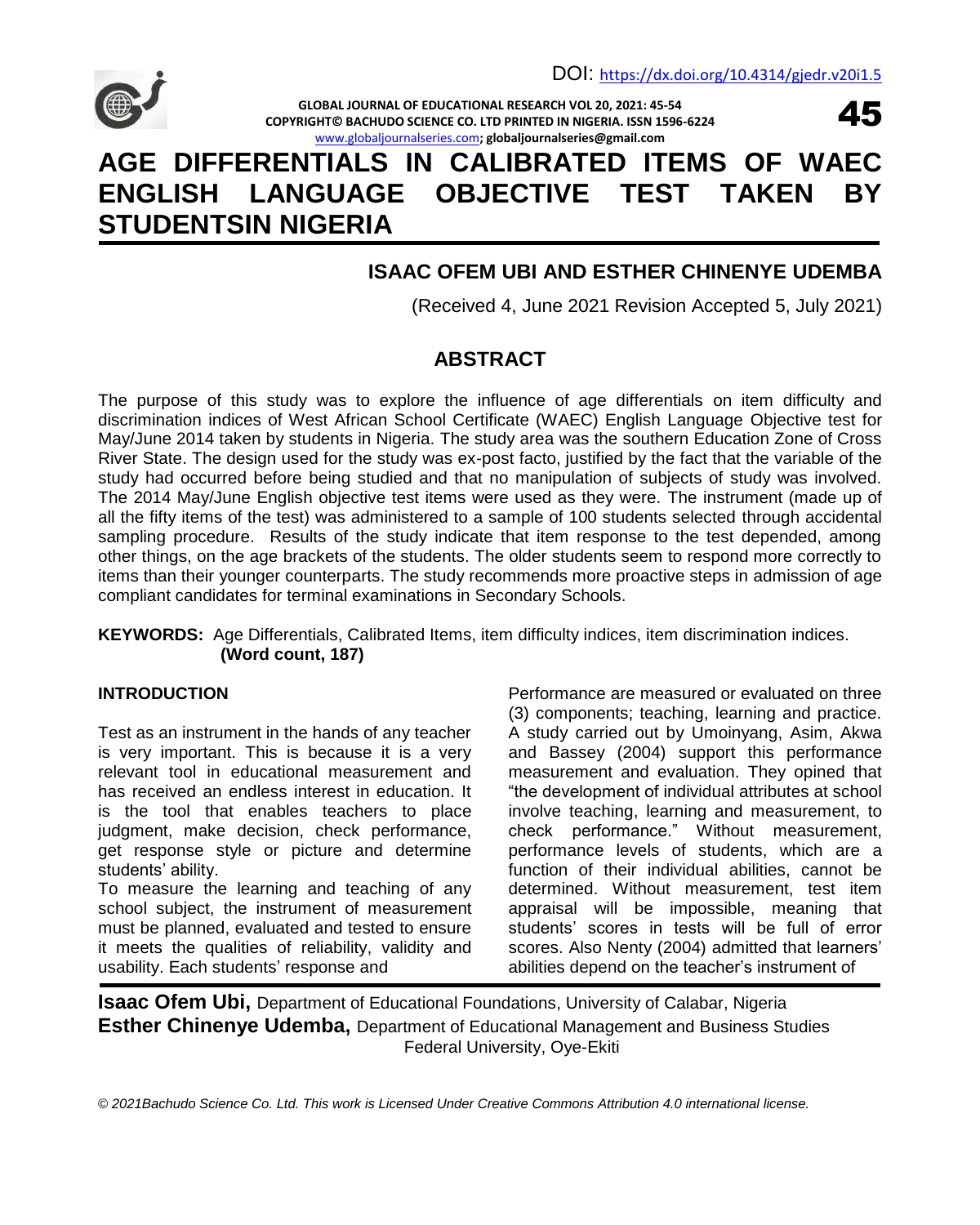testing, which is a function of the goodness of fit of its construction. One of the major steps in test construction is appraisal of the test through item analysis. This according to Joshua (2005) is "the act of testing the test items to verify whether each item is serving the purpose of testing. It helps in improving the item, and the skill of the teacher in test construction."

Item analysis involves methods used to evaluate items on a test, both qualitatively and quantitatively, for the purpose of evaluating the quality of items. The goal is to help its developers to improve the instrument by revising or discarding items that do not meet a minimally acceptable standard. Repeatedly used characteristics are the item difficulty (p-value), and discrimination (d-value).

"An item level of difficulty is a factor that affects an individual"s probability of responding in a particular way, similarly, a test item that has a high difficulty index is easier to be answered correctly than an item that has a low difficulty index" (Ubi, Bassey & Joshua, 2009). Ijeoma (2001) reported Thorndike and Hagen (1977) that in IRT analysis, trait level and item difficulty are basically connected to each other. In fact, item difficulty is conceived in terms of trait level. Specifically, a difficult item requires a relatively high trait level in order to answer it correctly, but an easy item requires only a low trait level to be answered correctly. Students might need to have a high level of the item ability in order to have a good chance of answering it correctly. They added that "the connection between trait level and difficulty of an item needs a close study on the item construction, before justifications are made.

This paper is focused on two characteristics of an item (item difficulty, p-value & item discrimination d-value). The impact of age at school certificate entry point on these two characteristics using data from West African Senior Secondary Certificate (WASSC) English Language objective test is its focus. Several studies have been carried out on best school age brackets at different levels of schooling. The study of Hambleton and Swaminathian (1991) indicates that "a higher age at entry into an examination is associated with a higher annual GPA. The impact, according to them, tends to diminish with time."

Anderson (1994) concludes that students whose performances are better in high schools are related to their age, and their achievement varies as their ages differ. The study also revealed that students" performance in

examinations largely depended on the item strength and students' background ages. Their study sample of 500 students of different age brackets showed that the older students performed better with 67% and were able to answer the difficult questions than the younger students. The study recommended that tasks should be given to individuals according to their ages and maturity.

In agreement to this assertion, Long (2002) opined that there are maturational constraints on learning and the level of attainment is contingent upon the age at which the learner begins, and suggested that "a sensitive period occurs in learning. Learning that takes place during the ages of 4 -14 is successful while learning after these period is limited."

Just as the items on a test might differ in terms of their difficulties, the items on a test might also differ in terms of the degree to which they can differentiate individuals who have high trait levels (bright students) from individuals who have low trait levels (dull students). This item characteristic is called item discrimination. According to Xinmng and Yiufai (2004), any item in a test that cannot discriminate the bright from the dull is a bad item. Their study on internal and external factors affecting item discrimination showed that that "77% of the items that discriminates badly were caused by internal factors (sex & age) of the students, while 13% were caused by external factors(environment & teacher) of the students."Kelly and Linacre (2002), studied item discrimination using Rasch model, and found that the older students were able to read the words with higher vocabularies better than the younger pupil. They noted that the discrimination was basically as a result of the tasks and the ages of the pupils. Other researchers like Gallagher and Delisi (2004) and Halpern (2002) claimed that students" achievement in Mathematics is basically due to physiological or cognitive difference in individuals and level of materiality. The main problem of this study is the seeming

variations in student response patterns with regards to sex differences and age brackets. Even when difficulty and discrimination indices are averagely acceptable for objective test items of external examinations, there are evidences of discrepancy when the respondents are separated in terms of sex and age brackets. This is not supposed to be so if examination bodies consider these norms while preparing the test items. Literature available, for now and reviewed here, show that earlier researchers have to great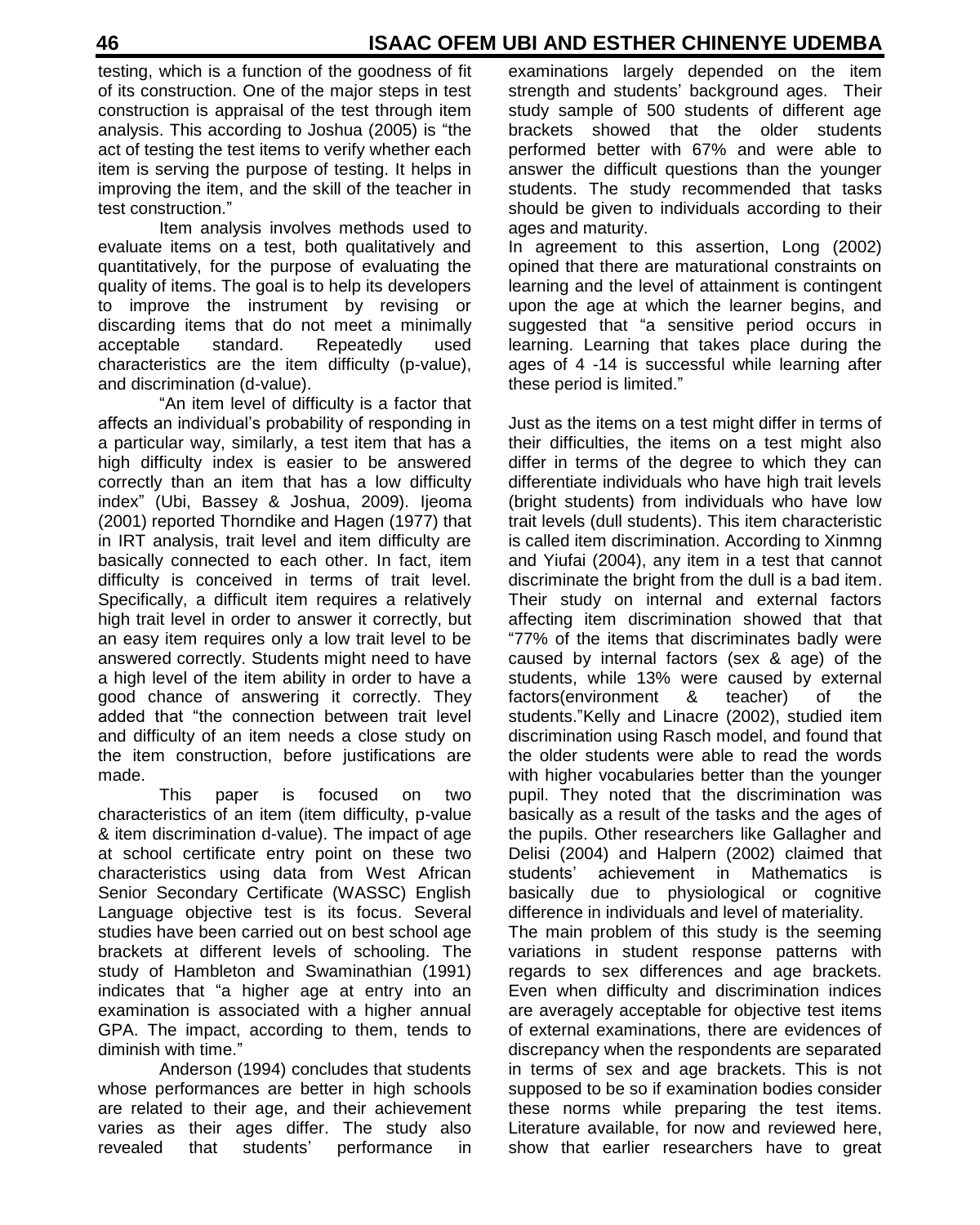extent estimated item characteristics like item difficulty, discrimination and option distraction. Literature on students' characteristics like sex differences and age brackets with regards to item characteristics seems to be scanty. This represented the gap filled by the present study. The study will be of immense importance to test experts, teachers as front liners of school based assessment, school counselors and administrators.

#### **METHODOLOGY**

The area of this study was Calabar Education zone, located in Cross River State, Nigeria.

Ex-post facto design was adopted for the study on the basis that the variables under study had taken place before the researcher embarked on the study and the independent variables cannot directly be manipulated. The study population was made up of all Senior Secondary School three (SS3) Students in Public Schools, in the Seven Local Education Authorities of the zone. As at the time of this research, the target population was 4,674 students in 77 public schools (Source; Planning Research and Statistics, State Secondary Education Board - February, 2014 Academic Session). The sample for the study was made up of 100 students chosen through accidental sampling procedure. This sample size was used for purpose of convenience, since a study involving item analysis would normally involve so many subanalysis before summaries are prepared. Accidental sampling procedure was adopted to allow only students who were willing to participate in the study to be members of the sample.

The instrument used for collecting data was an objective test on English Language adapted from the West African Senior Secondary School Certificate Examination (WASSCE) for 2013/2014 May/June. The adapted instrument was divided into two parts. Part one consisted of bio-data of the students which elicited information on sex, age, name of school, while part 2 consisted of the 50 items on English Language

#### **RESULTS**

#### **Research question one**

To what extent are students" age brackets determinants of item response indices in terms of item difficulty?

In order to answer this research question, an item analysis was first carried out to determine the general item difficulty indices for the 50 items. This was done using the person item –matrix. The sample of 100 students was divided into different age bracket of 13years - 14years (28 students), 15years –16years (62 students) and 17years and above (10 students) and the Pvalues for each item in each age bracket were calculated using;

#### No or correct responses

No of students

The percentage of items with "High", "Average" and "Low" difficulty indices were calculated and presented accordingly. See Tables 1 and 2

Results in Tables 1 and 2 show that among the students of age bracket 13years-14years, 18 items (36%) had high difficulty indices. The items were 1,2,3,4,5,6,7,8,9,10,11,12,13,14,15,16,17,18. The remaining 32 items (64%) had low difficulty indices (items no. 19 -50). Results for students in age bracket 15years –16years show that 33 items (66%) had high difficulty indices (item no. 1 -33), while 17 items (item no 34-50) had low difficulty indices. Results for age bracket 17years and above were slightly different as up to 39 items representingn78% of the items (items no. 1-36, 40, 41, 42) were found to have high difficulty indices, while only 11 of the items representing 22% (item no 37,38,39,43,44,45,46,47,48,49,50) were found to have low difficulty indices.

These results imply that more of the older students responded correctly to the items, while most of the younger students responded wrongly to the items. Put some other way, most of the items were easier for them which made their pvalues high. But the items were difficult for the younger students which made most of their pvalue low. It was therefore concluded that test items in the WASSCE 2013/2014 May/June English language objective examination were easier for the older students than they were for the younger students.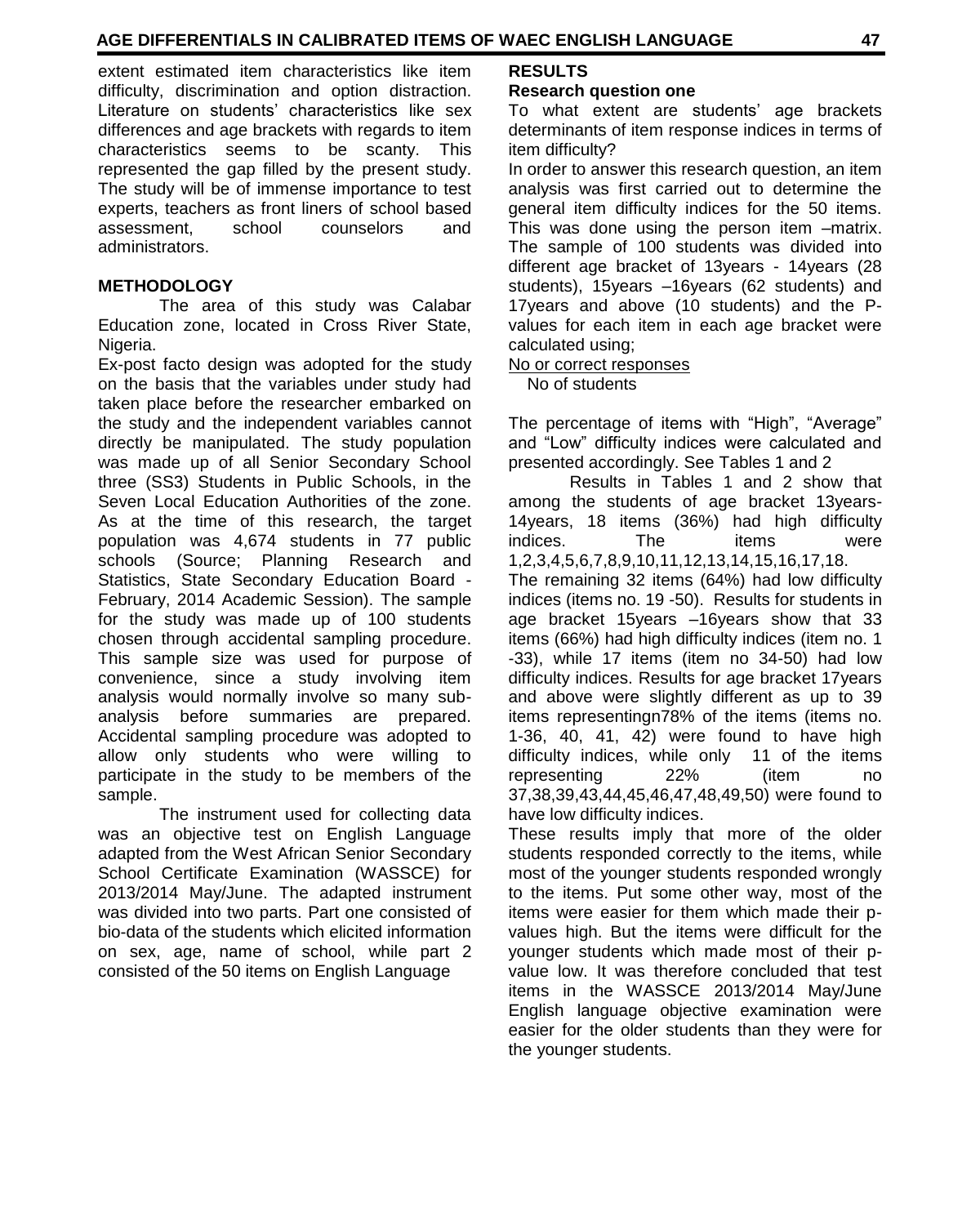|                 | Number of Right Responses |                         |                           | p-value    |          |                   |
|-----------------|---------------------------|-------------------------|---------------------------|------------|----------|-------------------|
| Items           | 13-                       | 15-                     | $17 - \text{Above(N=10)}$ | 13 - 14yrs | 15       | 17– Above         |
|                 | 14yrs(N=28)               | 16yrs(N=62)             |                           |            | 16yrs    |                   |
| 1               | 25                        | 60                      | 10                        | $0.89*$    | $0.97*$  | 1.00              |
| $\overline{2}$  | 16                        | 60                      | 10                        | $0.57*$    | $0.97*$  | 1.00              |
| 3               | 19                        | 59                      | 10                        | $0.68*$    | $0.95*$  | 1.00              |
| $\overline{4}$  | 20                        | 58                      | 10                        | $0.71*$    | $0.94*$  | 1.00              |
| $\overline{5}$  | 22                        | 58                      | 8                         | $0.79*$    | $0.94*$  | 0.80              |
| $\,6$           | 21                        | 57                      | 10                        | $0.75*$    | $0.92 *$ | 1.00              |
| 7               | 19                        | 60                      | 10                        | $0.68*$    | $0.97 *$ | 1.00              |
| 8               | 16                        | 51                      | 7                         | $0.57*$    | $0.82 *$ | 0.70              |
| 9               | 23                        | 50                      | 8                         | $0.82*$    | $0.80*$  | 0.80              |
| 10              | 20                        | 42                      | $\overline{8}$            | $0.71*$    | $0.68*$  | 0.80              |
| 11              | 17                        | 42                      | 6                         | $0.61*$    | $0.68*$  | $0.60*$           |
| $\overline{12}$ | 20                        | 55                      | 8                         | $0.71*$    | $0.89*$  | $0.80*$           |
| 13              | 22                        | 48                      | 8                         | $0.79*$    | $0.84*$  | $0.80*$           |
| 14              | 19                        | 49                      | 8                         | $0.68*$    | $0.79 *$ | $0.80$ $^{\star}$ |
| 15              | 16                        | 51                      | 8                         | $0.57*$    | $0.82 *$ | $0.80$ $^{\star}$ |
| 16              | 19                        | 35                      | $\boldsymbol{9}$          | $0.68*$    | $0.56*$  | $0.90*$           |
| 17              | 9                         | 53                      | $\overline{7}$            | 0.32       | $0.85 *$ | $0.70*$           |
| 18              | 19                        | 52                      | 7                         | $0.68*$    | $0.84*$  | $0.70*$           |
| 19              | 6                         | 47                      | $\overline{7}$            | 0.21       | $0.75*$  | $0.70*$           |
| 20              | 7                         | 50                      | 7                         | 0.25       | $0.81 *$ | $0.70*$           |
| 21              | 8                         | 50                      | 9                         | 0.29       | $0.81 *$ | $0.90*$           |
| 22              | 5                         | 49                      | 8                         | 0.18       | $0.79*$  | $0.80*$           |
| 23              | 10                        | 47                      | 8                         | 0.36       | $0.76*$  | $0.80*$           |
| 24              | 6                         | 28                      | 7                         | 0.21       | $0.77*$  | $0.70*$           |
| 25              | 8                         | 49                      | 7                         | 0.29       | $0.79*$  | $0.70*$           |
| 26              | 6                         | 46                      | 7                         | 0.21       | $0.74*$  | $0.70*$           |
| $\overline{27}$ | 8                         | $\overline{8}$          | 8                         | 0.29       | $0.71 *$ | $0.80*$           |
| 28              | $\overline{\mathbf{4}}$   | 45                      | $\overline{7}$            | 0.14       | $0.73*$  | $0.70*$           |
| 29              | 7                         | 38                      | 9                         | 0.25       | $0.61 *$ | $0.90*$           |
| 30              | 5                         | 35                      | $\overline{7}$            | 0.18       | $0.56*$  | $0.70*$           |
| 31              | $\overline{8}$            | 33                      | 7                         | 0.29       | $0.53*$  | $0.70*$           |
| 32              | 11                        | 32                      | 8                         | 0.39       | $0.52*$  | $0.80*$           |
| 33              | 9                         | 30                      | 7                         | 0.32       | $0.52 *$ | $0.70*$           |
| 34              | 8                         | 20                      | 6                         | 0.29       | 0.32     | $0.60$ $^{\star}$ |
| 35              | 4                         | 27                      | 5                         | 0.14       | 0.44     | $0.50*$           |
| 36              | 3                         | 28                      | $\overline{5}$            | 0.11       | 0.45     | $0.50*$           |
| 37              | 1                         | 26                      | 4                         | 0.04       | 0.42     | 0.40              |
| $\overline{38}$ | 10                        | $\overline{24}$         | 3                         | 0.36       | 0.39     | 0.30              |
| 39              | 9                         | 29                      | $\overline{\mathbf{c}}$   | 0.32       | 0.48     | 0.20              |
| 40              | $\overline{7}$            | 23                      | $\overline{6}$            | 0.25       | 0.37     | $0.60*$           |
| 41              | 0                         | 18                      | 9                         | 0.00       | 0.29     | $0.90*$           |
| 42              | 0                         | 19                      | $\overline{5}$            | 0.00       | 0.31     | $0.50*$           |
| 43              | 8                         | 25                      | $\overline{4}$            | 0.29       | 0.40     | 0.40              |
| 44              | $\overline{\mathbf{4}}$   | 22                      | $\overline{3}$            | 0.14       | 0.35     | 0.30              |
| 45              | $\overline{c}$            | $30\,$                  | 4                         |            |          | 0.40              |
| 46              | $\overline{3}$            |                         | $\overline{5}$            | 0.07       | 0.48     |                   |
|                 |                           | 26<br>$\mathbf{1}$      | $\overline{2}$            | 0.17       | 0.42     | $0.50*$           |
| 47              | 1                         | $\overline{12}$         |                           | 0.04       | 0.02     | 0.20              |
| 48              | $\mathbf 1$               |                         | $\mathbf 1$               | 0.04       | 0.19     | 0.10              |
| 49              | $\mathbf 0$               | $\overline{\mathbf{4}}$ | $\mathbf 0$               | 0.00       | 0.06     | 0.00              |
| 50              | 1                         | $\mathbf{1}$            | $\overline{c}$            | 0.04       | 0.02     | 0.10              |

Table 1: Summary of item difficulty (p-value) according to students' age brackets

\* High difficulty indices (High p-value) Ranging from 0.50 -1. 00 Item without asterisks indicate low difficult indices(Low p-value) ranging from 0.00 –0.49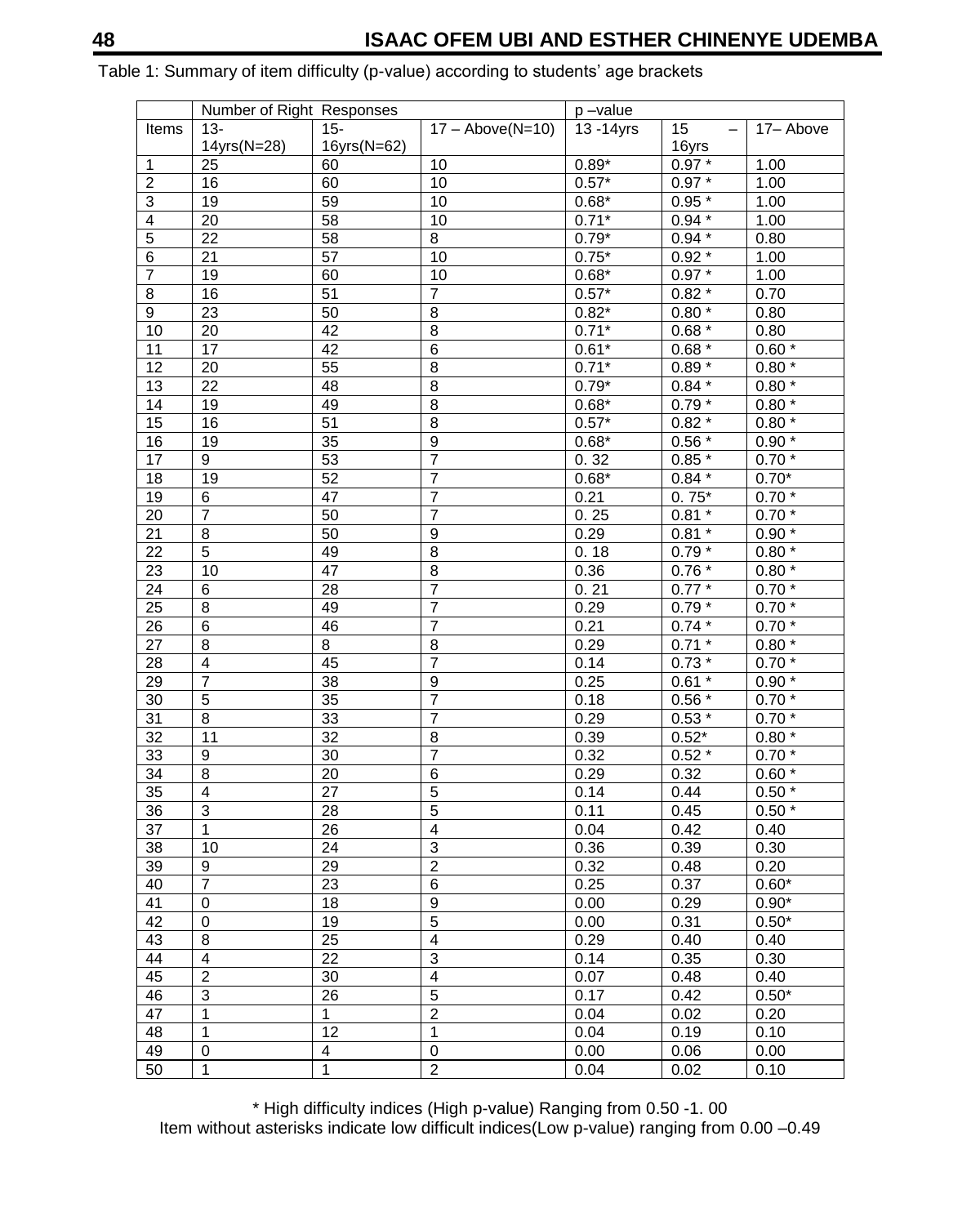Table 2: Summary of simple percentage for item difficulty indices according to students" age brackets

| S/No Age Brackets        | <b>Difficulty</b><br><b>Dimensions</b> | No of items | $\%$ |  |
|--------------------------|----------------------------------------|-------------|------|--|
|                          |                                        |             |      |  |
| 1. 13 years $-14$ years  | High                                   | 18          | 32   |  |
|                          | Low                                    | 32          | 64   |  |
|                          | Total                                  | 50          | 100  |  |
|                          |                                        |             |      |  |
| 2. 15 years $-$ 16 years | High                                   | 33          | 66   |  |
|                          | Low                                    | 17          | 34   |  |
|                          | Total                                  | 50          | 100  |  |
|                          |                                        |             |      |  |
| 3. 17 years and above    | High                                   | 39          | 78   |  |
|                          | Low                                    | 10          | 22   |  |
|                          | Total                                  | 50          | 100  |  |
|                          |                                        |             |      |  |
|                          |                                        |             |      |  |
| Overall<br>4.            | High                                   | 30          | 58   |  |
|                          | Low                                    | 21          | 42   |  |
|                          | Total                                  | 50          | 100  |  |

#### **RESEARCH QUESTION TWO**

To what extent are students" age brackets determinants of item response indices in terms of item discrimination?

To answer this research question, the student"s responses were arranged in a Person-Item Matrix Table and were separated according to their different age brackets. For each age bracket, the students were further divided into "High", 'Average' and 'Low' (33.3% for each group). The discrimination indices using "High" and "Low" groups were then computed. (See results in Tables 3a, 3b & 3c). The percentages of the number of items with high and low item discrimination indices were calculated and presenting in Table 4.

Results in Tables 3a, 3b and 3cfor students within the ages of 13years - 14years, 43 items (items no. 2,3,4,5,6,8,9,-19,21- 25,27,29,30,31,32,34 -50) were having high discrimination indies and only 7 items (items no 1,7,20,22,26,28,33) had low discrimination indices. Also for ages 15years -16years 35 items (items no 8,10-28,31-45) had high discrimination

indices, while 15 items (items no 1,2,3,4,5,6,7,9,29,30,46,47,48,49,50) had low discrimination indices. Result for students of 17years and above showed that 36 items (items no 1-11, 14,15,22, 23,24,25,26,27,29,30,31,32,33-50) discriminated highly, while 14 of the items (items;12,13, 16,17,18,19,20,21,,28,39,48,49,50) discriminated lowly.

Percentage of item discrimination indices Table 4 indicate that for 13years -14years (extracted from Table 3a) 14% of the 50 items discriminated highly while 86% discriminated lowly. For ages 15years -16years, it was discovered that 70% of the items discriminated highly, while 30% was of low discrimination level. Students of 17years and above had 62% of the items discriminating highly, while 38% discriminated lowly. From the overall results in Table 4, it was observed that items in the WASSCE English language objective test discriminated the bright student from the dull students better for older students that they did for younger students.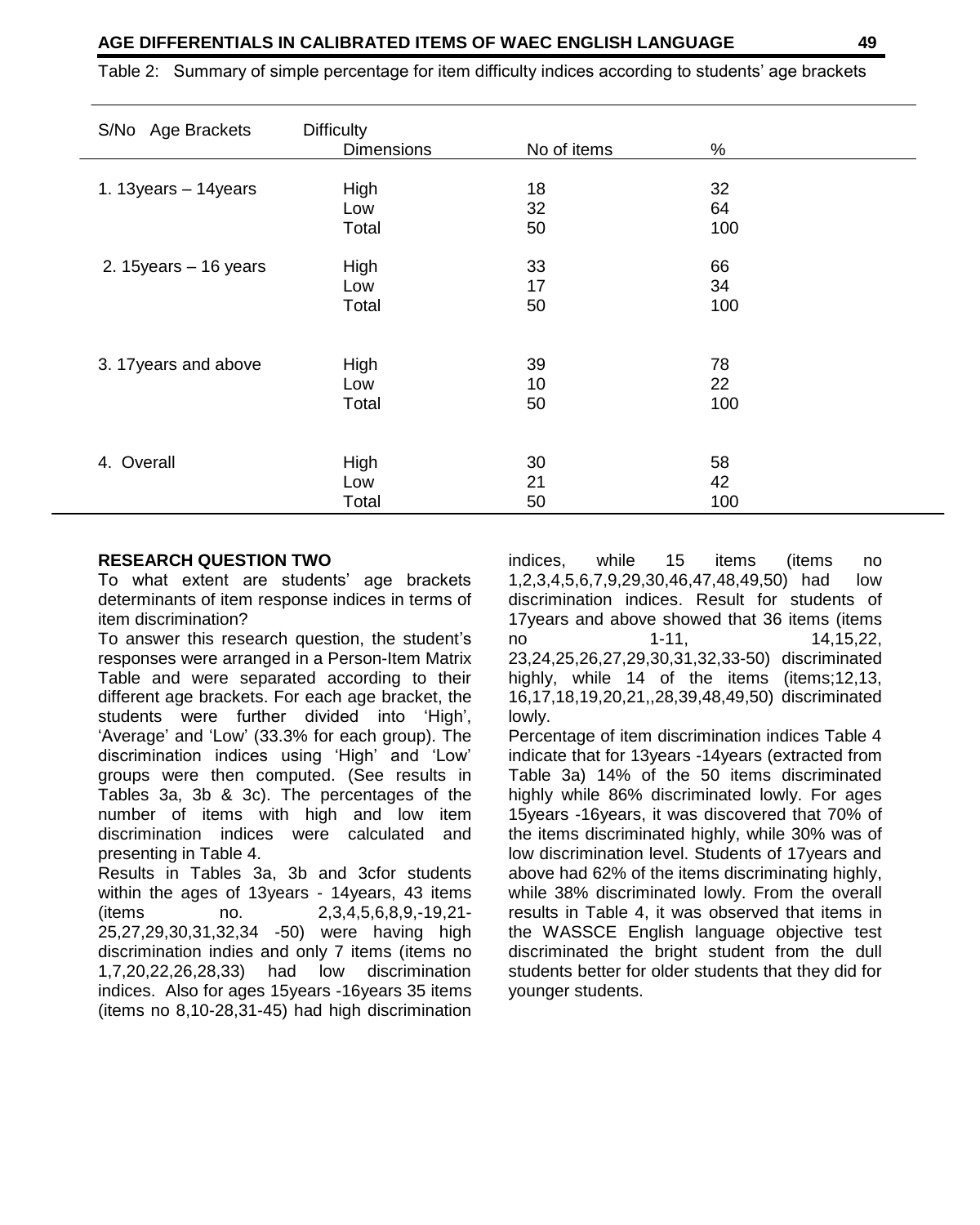Table 3a: Age and Item discrimination indices *(d-values)* for 13-to-14years (n=28)

|                         | Number of students in the upper and lower groups that got the |                           |         |  |  |
|-------------------------|---------------------------------------------------------------|---------------------------|---------|--|--|
|                         | item correctly                                                | Low                       | d-value |  |  |
| Items                   | High                                                          | (Dull) $L = 9$            |         |  |  |
| $\mathbf{1}$            | (Bright) $U = 9$<br>9                                         | $\mathbf{3}$              | $0.67*$ |  |  |
|                         |                                                               |                           |         |  |  |
| $\overline{\mathbf{c}}$ | 6                                                             | 4                         | 0.44    |  |  |
| $\overline{3}$          | $\overline{7}$                                                | 5                         | 0.22    |  |  |
| $\overline{4}$          | 9                                                             | 5                         | 0.44    |  |  |
| $\overline{5}$          | 6                                                             | 3                         | 0.33    |  |  |
| 6                       | 7                                                             | 4                         | 0.33    |  |  |
| $\overline{7}$          | 8                                                             | 3                         | $0.56*$ |  |  |
| 8                       | 4                                                             | 3                         | 0.11    |  |  |
| 9                       | 6                                                             | 6                         | 0.00    |  |  |
| 10                      | 6                                                             | 5                         | 0.11    |  |  |
| 11                      | 6                                                             | 5                         | 0.11    |  |  |
| 12                      | 6                                                             | 5                         | 0.11    |  |  |
| 13                      | 5                                                             | 6                         | $-0.11$ |  |  |
| 14                      | 6                                                             | 4                         | 0.22    |  |  |
| 15                      | 9                                                             | 3                         | $-0.22$ |  |  |
| 16                      | $\overline{3}$                                                | $6\phantom{1}6$           | $-0.33$ |  |  |
| 17                      | 5                                                             | $\overline{4}$            | $-0.11$ |  |  |
| 18                      | 7                                                             | 9                         | $-0.22$ |  |  |
| 19                      | 5                                                             | $\overline{c}$            | 0.22    |  |  |
| 20                      | $\overline{9}$                                                | $\overline{3}$            | $0.67*$ |  |  |
| 21                      | 6                                                             | $\ensuremath{\mathsf{3}}$ | 0.33    |  |  |
| $\overline{22}$         | $\mathsf g$                                                   | $\overline{2}$            | $0.79*$ |  |  |
| 23                      | 8                                                             | 20                        | $-0.33$ |  |  |
| 24                      | 5                                                             | 3                         | 0.22    |  |  |
| 25                      | 3                                                             | $\overline{c}$            | 0.11    |  |  |
| 26                      | 8                                                             | $\mathbf{1}$              | $0.77*$ |  |  |
| 27                      | 3                                                             | 5                         | $-0.22$ |  |  |
| 28                      | 9                                                             | $\overline{\mathbf{c}}$   | $0.77*$ |  |  |
| 29                      | 3                                                             | 4                         | $-0.11$ |  |  |
| 30                      | $\overline{c}$                                                | 5                         | $-0.33$ |  |  |
| 31                      | $\overline{\mathbf{c}}$                                       | $\overline{4}$            | $-0.22$ |  |  |
| 32                      | 3                                                             | $\overline{c}$            | 0.11    |  |  |
| 33                      | 6                                                             | 1                         | $0.55*$ |  |  |
| 34                      | $\overline{\mathbf{c}}$                                       | 8                         | 0.11    |  |  |
| 35                      | 0                                                             | $\overline{c}$            | $-0.22$ |  |  |
| 36                      | $\mathbf{1}$                                                  | 0                         | 0.11    |  |  |
| 37                      | 0                                                             | $\mathbf{1}$              | $-0.11$ |  |  |
| 38                      | 6                                                             | 3                         | 0.33    |  |  |
| 39                      | 4                                                             | $\overline{2}$            | 0.22    |  |  |
| 40                      | 4                                                             | $\overline{2}$            | 0.22    |  |  |
| 41                      | 0                                                             | 0                         | 0.00    |  |  |
| 42                      |                                                               |                           | 0.00    |  |  |
| 43                      | 0<br>5                                                        | 0<br>$\overline{c}$       | 0.33    |  |  |
|                         |                                                               |                           |         |  |  |
| 44                      | 3                                                             | 1                         | 0.22    |  |  |
| 45                      | $\overline{\mathbf{c}}$                                       | 0                         | 0.22    |  |  |
| 46                      | $\overline{2}$                                                | $\mathbf 0$               | 0.33    |  |  |
| 47                      | $\overline{1}$                                                | $\mathbf 0$               | 0.11    |  |  |
| $\overline{48}$         | $\overline{0}$                                                | $\mathbf 0$               | 0.00    |  |  |
| 49                      | 0                                                             | $\pmb{0}$                 | 0.00    |  |  |
| 50                      | 1                                                             | 0                         | 0.11    |  |  |

\*High discrimination indices (High d-value) ranging from 0.50- 1.00 Item without asterisk are Low discrimination indices (Low d-value) ranging from 0.00 –0.49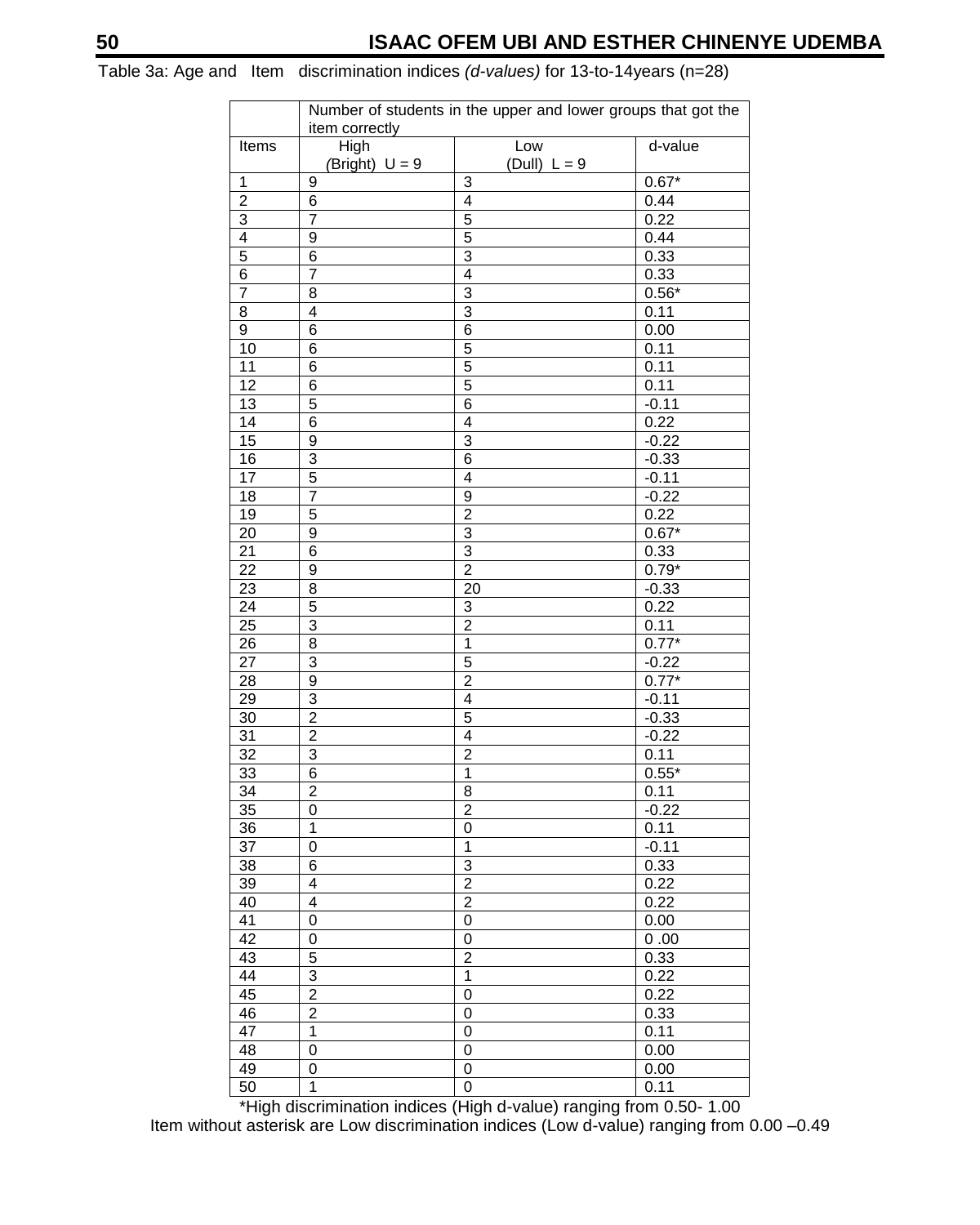Table 3b: Age and Item discrimination (d-value) for 15--16 year ( $n = 62$ )

|                 | Number of student in the upper and lower group that got the item |                         |             |  |
|-----------------|------------------------------------------------------------------|-------------------------|-------------|--|
| Items           | correct<br>High (Bright)                                         | Low (Dull)              | $d - value$ |  |
|                 | $U=20$                                                           | $L = 20$                |             |  |
| 1               | 20                                                               | 20                      | 0.00        |  |
| $\overline{2}$  | 20                                                               | 20                      | 0.00        |  |
| $\overline{3}$  | 19                                                               | $\overline{18}$         | 0.05        |  |
| $\overline{4}$  | 20                                                               | 16                      | 0.20        |  |
| 5               | 19                                                               | 18                      | 0.05        |  |
| 6               | 19                                                               | 18                      | 0.05        |  |
| 7               | 20                                                               | 19                      | 0.05        |  |
| 8               | 20                                                               | 10                      | $0.50*$     |  |
| 9               | 19                                                               | 18                      | 0.05        |  |
| 10              | 20                                                               | $\overline{9}$          | $0.55*$     |  |
| 11              | 14                                                               | $\overline{2}$          | $0.60*$     |  |
| 12              | 19                                                               | 0                       | $0.70*$     |  |
| 13              | 18                                                               | 0                       | $0.90*$     |  |
| 14              | 20                                                               | $\overline{4}$          | $0.80*$     |  |
| $\overline{15}$ | 20                                                               | 3                       | $0.85*$     |  |
| 16              | 17                                                               | $\overline{4}$          | $0.65*$     |  |
| 17              | 20                                                               | 3                       | $0.85*$     |  |
| 18              | 19                                                               | $\overline{3}$          | $0.80*$     |  |
| 19              | 18                                                               | $\overline{2}$          | $0.80*$     |  |
| 20              | 15                                                               | $\overline{2}$          | $0.65*$     |  |
| $\overline{21}$ | 16                                                               | $\overline{2}$          | $0.70*$     |  |
| 22              | 15                                                               | $\overline{\mathbf{4}}$ | $0.55*$     |  |
| 23              | 16                                                               | 3                       | $0.65*$     |  |
| 24              | 18                                                               | $\overline{3}$          | $0.75*$     |  |
| 25              | 18                                                               | $\overline{3}$          | $0.75*$     |  |
| 26              | 15                                                               | $\overline{4}$          | $0.55*$     |  |
| $\overline{27}$ | 16                                                               | 5                       | $0.55*$     |  |
| 28              | 15                                                               | $\overline{4}$          | $0.55*$     |  |
| 29              | 16                                                               | $\boldsymbol{9}$        | $-0.35$     |  |
| 30              | 16                                                               | 8                       | $-0.40$     |  |
| 31              | 19                                                               | $\overline{7}$          | $0.60*$     |  |
| $\overline{32}$ | 19                                                               | $\overline{7}$          | $0.60*$     |  |
| 33              | 17                                                               | 6                       | $0.55*$     |  |
| 34              | 15                                                               | 3                       | $0.60*$     |  |
| 35              | 16                                                               | $\overline{1}$          | $0.75*$     |  |
| 36              | 19                                                               | 8                       | $0.55*$     |  |
| 37              | 20                                                               | 1                       | $0.95*$     |  |
| 38              | 18                                                               | $\overline{\mathbf{c}}$ | $0.80*$     |  |
| 39              | 18                                                               | $\overline{8}$          | $0.50*$     |  |
| 40              | 16                                                               | $\overline{4}$          | $0.60*$     |  |
| 41              | 17                                                               | 3                       | $0.70*1$    |  |
| 42              | 18                                                               | $\overline{4}$          | $0.70*$     |  |
| 43              | 18                                                               | 4                       | $0.70*$     |  |
| 44              | 16                                                               | $\overline{2}$          | $0.70*$     |  |
| 45              | 17                                                               | $\overline{2}$          | $0.75*$     |  |
| 46              | 12                                                               | 11                      | 0.05        |  |
| $\overline{47}$ | $\overline{1}$                                                   | $\overline{0}$          | 0.05        |  |
| 48              | 1                                                                | $\boldsymbol{0}$        | 0.05        |  |
| 49              | $\overline{c}$                                                   | $\mathbf{1}$            | 0.15        |  |
| 50              | 0                                                                | 0                       | 0.00        |  |

\*High discrimination indices (High d-value) ranging from 0.50- 1.00 Item without asterisk Low discrimination indices (Low d-value) ranging from 0.00 – 0.49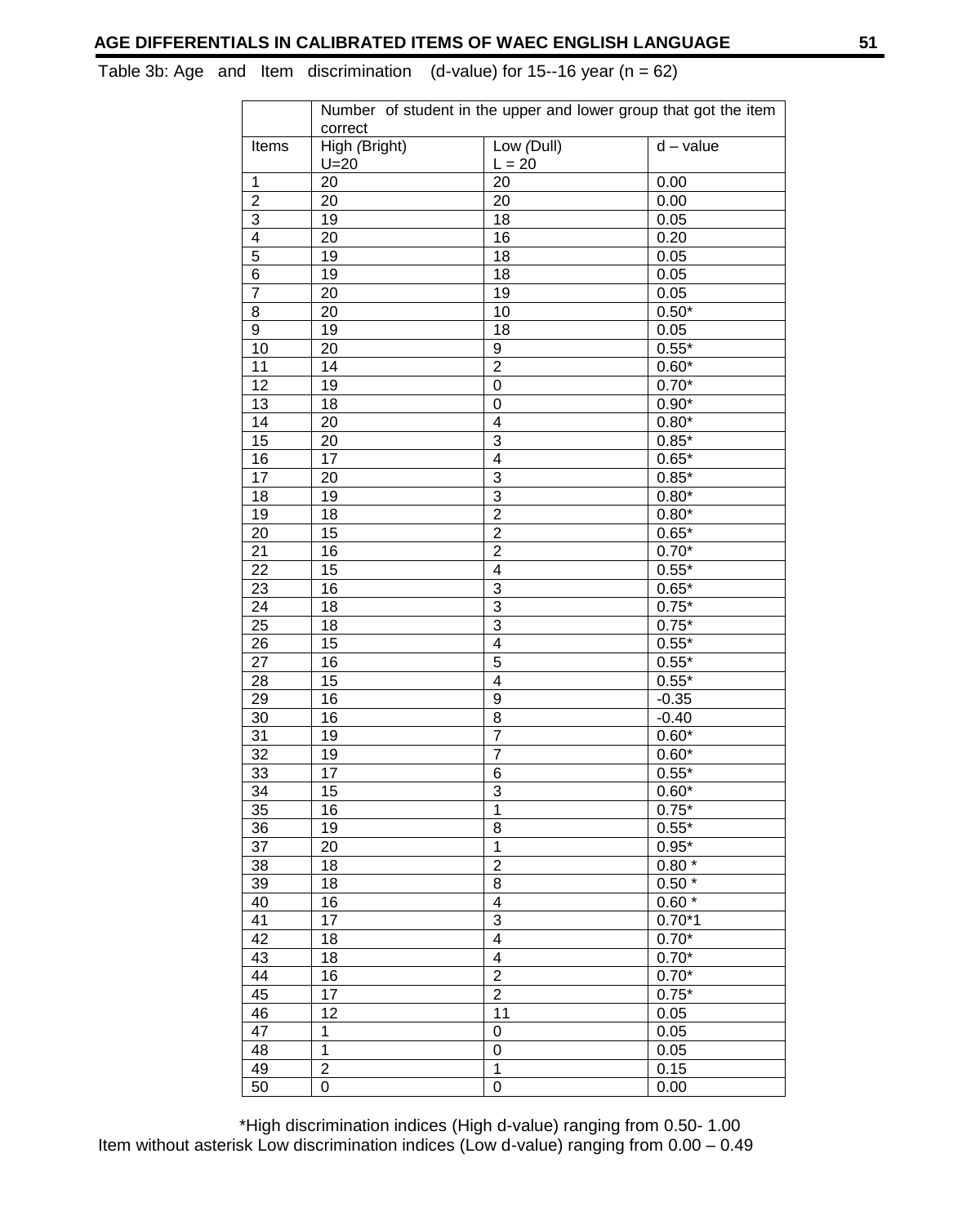|                 |                          | Number of students in the upper and lower group that got the item correct |                    |
|-----------------|--------------------------|---------------------------------------------------------------------------|--------------------|
| Items           | High (Bright)<br>$U = 3$ | Low (Dull)<br>$L = 3$                                                     | $d - value$        |
| 1               | $\overline{3}$           | 1                                                                         | $0.67*$            |
| $\overline{2}$  | $\overline{3}$           | $\mathbf{1}$                                                              | $0.67*$            |
| $\overline{3}$  | $\overline{2}$           | $\mathbf 0$                                                               | $0.67*$            |
| $\overline{4}$  | $\overline{3}$           | $\overline{1}$                                                            | $0.67*$            |
| 5               | $\overline{3}$           | 1                                                                         | $0.67*$            |
| $\overline{6}$  | $\overline{3}$           | 1                                                                         | $0.67*$            |
| 7               | $\overline{3}$           | 1                                                                         | $0.67*$            |
|                 | 3                        | 1                                                                         | $0.67*$            |
| 8<br>9          | $\overline{3}$           | 1                                                                         | $0.67*$            |
|                 |                          |                                                                           |                    |
| 10<br>11        | 3<br>$\overline{3}$      | 1<br>1                                                                    | $0.67*$<br>$0.67*$ |
| 12              |                          |                                                                           |                    |
|                 | 3                        | 3                                                                         | 0.00               |
| 13              | 3                        | 3                                                                         | 0.00               |
| $\overline{14}$ | 3                        | 1                                                                         | $0.67*$            |
| 15              | 3                        | $\mathbf{1}$                                                              | $0.67*$            |
| 16              | 3                        | $\overline{2}$                                                            | 0.33               |
| 17              | $\overline{2}$           | $\mathbf{1}$                                                              | 0.33               |
| 18              | $\overline{\mathbf{c}}$  | 1                                                                         | 0.33               |
| 19              | $\overline{1}$           | $\overline{2}$                                                            | $-0.33$            |
| $\overline{20}$ | $\overline{3}$           | $\overline{3}$                                                            | 0.00               |
| 21              | $\overline{3}$           | $\overline{2}$                                                            | 0.33               |
| 22              | 3                        | $\overline{1}$                                                            | $0.66*$            |
| $\overline{23}$ | $\mathbf{1}$             | $\overline{3}$                                                            | $-0.66$            |
| 24              | 3                        | 0                                                                         | $1.00*$            |
| 25              | 3                        | 1                                                                         | $0.67*$            |
| 26              | 3                        | 1                                                                         | $0.67*$            |
| 27              | 3                        | 0                                                                         | $1.00*$            |
| 28              | 3                        | $\overline{2}$                                                            | 0.33               |
| 29              | 3                        | 3                                                                         | $0.67*$            |
| 30              | $\overline{3}$           | $\overline{1}$                                                            | $0.67*$            |
| 31              | $\overline{\mathbf{c}}$  | 1                                                                         | 0.33               |
| $\overline{32}$ | $\overline{3}$           | 1                                                                         | $0.67*$            |
| 33              | $\overline{3}$           | $\overline{2}$                                                            | $0.67*$            |
| 34              | $\overline{3}$           | 1                                                                         | $0.67*$            |
| 35              | 3                        | $\overline{1}$                                                            | $0.67*$            |
| $\overline{36}$ | $\overline{2}$           | $\mathbf 0$                                                               | $0.67*$            |
| $\overline{37}$ | 3                        | $\overline{1}$                                                            | $0.66*$            |
| 38              | $\overline{2}$           | $\mathbf 0$                                                               | $0.67*$            |
| 39              | $\pmb{0}$                | 0                                                                         | 0.00               |
| 40              | 3                        | $\overline{0}$                                                            | $1.00*$            |
| 41              | $\overline{2}$           | $\pmb{0}$                                                                 | $0.67*$            |
| 42              | 3                        | 0                                                                         | $1.00*$            |
| 43              | $\overline{c}$           | $\overline{\mathbf{c}}$                                                   | $0.67*$            |
| 44              | $\overline{2}$           | 0                                                                         | $0.67*$            |
| 45              | $\overline{3}$           | 0                                                                         | $1.00*$            |
| 46              | 3                        | $\overline{\mathbf{1}}$                                                   | $0.67*$            |
| 47              | $\overline{2}$           | $\overline{0}$                                                            |                    |
| 48              | $\overline{0}$           | $\overline{1}$                                                            | $0.67*$<br>0.33    |
|                 |                          |                                                                           |                    |
| 49              | $\mathbf 0$              | $\pmb{0}$                                                                 | 0.00               |
| 50              | $\overline{0}$           | 1                                                                         | $-0.33$            |

### Table 3c: Age and Item Discrimination indices *(d-values)* for 17yrs and above (n=10)

\*High discrimination indices (High d-value) ranging from 0.50- 1.00 Item without asterisk Low discrimination indices (Low d-value) ranging from 0.00 – 0.49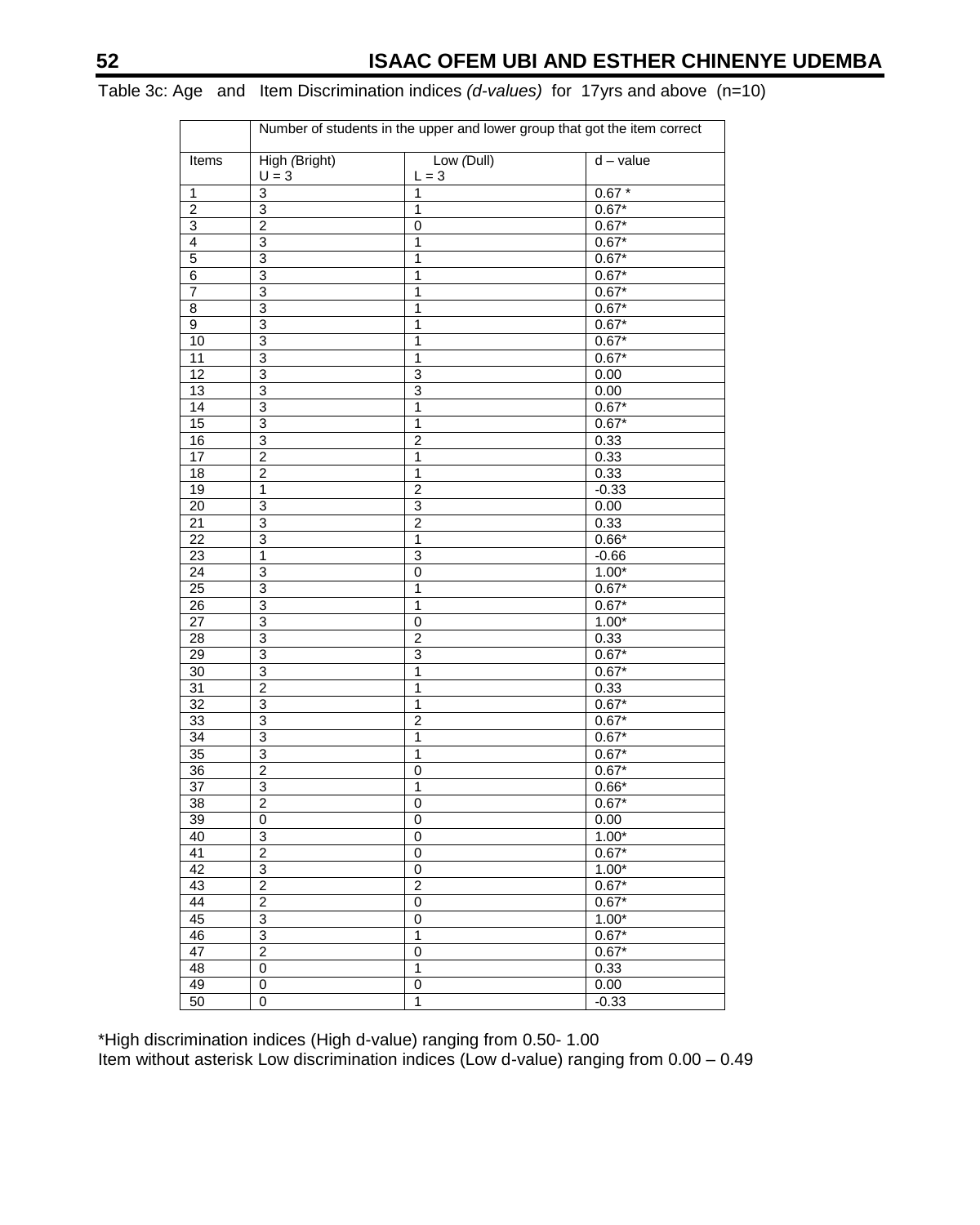Table 4: Summary of simple percentage for item discrimination indices according to students" age bracket

| S/No. | Age Brackets      | <b>Discrimination Dimensions</b> | No of items    | $\%$            |
|-------|-------------------|----------------------------------|----------------|-----------------|
| 1     | 13years - 14years | High<br>Low<br>Total             | 7<br>43<br>50  | 14<br>86<br>100 |
| 2     | 15years-16 years  | High<br>Low<br>Total             | 35<br>15<br>50 | 70<br>30<br>100 |
| 3     | 17years and above | High<br>Low<br>Total             | 36<br>14<br>50 | 68<br>28<br>100 |
| 4     | Overall           | High<br>Low<br>Total             | 26<br>24<br>50 | 52<br>48<br>100 |

#### **DISCUSSION OF FINDINGS**

The findings of this research reveal that student"s age influenced their responses to test items in terms of item difficulty. Older students chose more correct options in the test than younger students. The finding indicates that the older the students were the better their responses to Mathematics items at the school certificate examination. This finding is in agreement with that of Udemba (2018) who at different study areas and examinations revealed that students" performance at secondary schools depended upon their age brackets. According to them, when students who are far apart from each other in ages are evaluated together their responses differ in to the advantage of the older ones.

The findings of this study is also in line with Akwa (2008)who confirmed that under aged students in the university perform lower than their counterparts of higher age brackets, and supports Nenty (2004) who concluded that, allowing under aged students (below 18years) into the university education can affect their social-educational performance. The finding however contradicts that of Long (2002), who concluded that, irrespective of the age of students, their response/performance in examinations depended basically on the students" level of readiness, problem solving ability, interest, teaching methods and hereditary trend. These conflicting findings are not surprising in the face of modern trends in education. Children whose ages are as low as two to three years are sent to primary school thus

making it possible for them to be ripe for school certificate examination at 14 to 15 years of age.

The findings of the study in terms of item discrimination indicate that ages of the students influenced the discrimination indices of the items in WASSCE English language objective test. This study explains that the higher the age brackets of students the better the power of the items to discriminate between the bright and dull students.

This finding supports that of Xinmng and Yiufai (2004) who concluded that any item of a test that cannot discriminate the bright from the dull is a bad item. They used a written examination with internal factors (ages and sex) of students, and reported that 77% of the items that discriminates badly were caused by these internal factors of the students while 13% were caused by external factors(environment ,test, teacher) of the student.

#### **CONCLUSION**

This study used some SS three students who were about to write the main Senior Certificate examination as sample. The items of the test were calibrated using the responses of the students into item difficulty indices (p-values) and item discrimination indices (d-values). Results of the calibrations were arranged according to age brackets of the students, and the results show that students" age differentials affected item characteristics like difficulty and discrimination indices. Based on the results, the study concludes that students of older ages had less difficulty in tackling the English Language